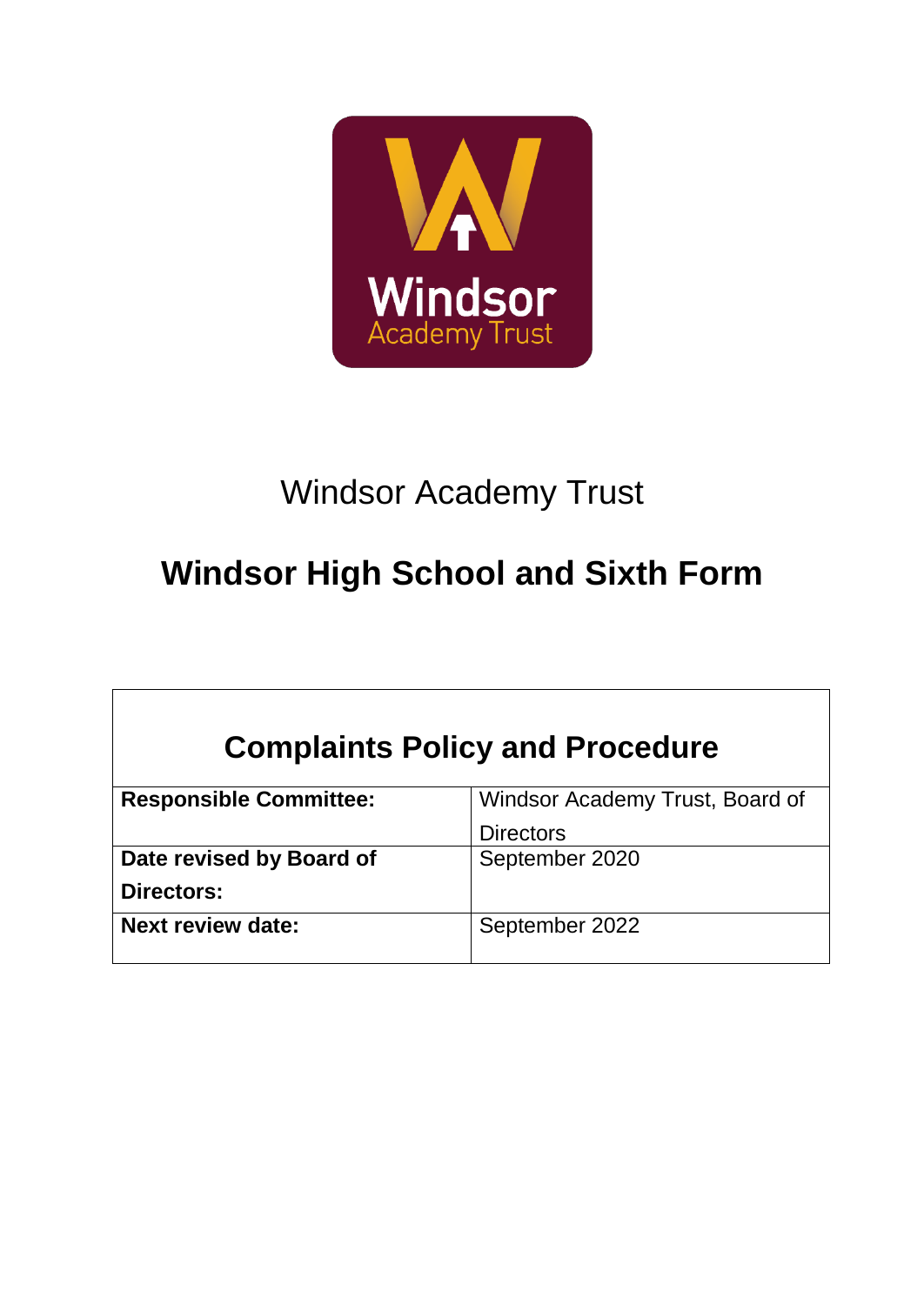### **1. Policy statement and principles**

#### **1.1 Policy aims and principles**

We are committed to dealing effectively with any concerns or complaints you may have about the provision of facilities and /or the services we offer. This policy relates to complaints about Windsor Academy Trust (WAT) and any of the academies.

We need to know as soon as possible if there is any cause for dissatisfaction. We aim to clarify any issues about which you are not sure and if possible, we will put right any mistakes we may have made. We also aim to learn from our mistakes and use the information we gain to improve our services. Should you become unhappy with WAT and/or a WAT academy we will try to address your concerns quickly and effectively. We will also try to find resolutions that are reasonable and acceptable to everyone concerned.

If possible, we believe it's best to deal with things straight away rather than try to sort them out later. If you have a concern, raise it with the person you're dealing with. They will try to informally resolve it for you there and then. If there are any lessons to learn from addressing your concern then the member of staff will draw them to the attention of a member of the academy's senior management. If the complaint is not resolved when dealt with informally you can then ask for a formal investigation using the procedures detailed in this policy.

All concerns and complaints will be dealt with in a positive manner and taken seriously, no individual will be penalised or treated unfairly as a result of making a complaint. Through this policy, we aim to put right any matter which may have gone wrong and to review systems and procedures in the light of the relevant circumstances.

We will make reasonable adjustments for people with disabilities in accordance with the Equality Act 2010 and the Equality Policy**.** The policy can be found on the academy's website.

This policy is consistent with all other policies adopted by WAT and it's academies and is written in line with current legislation and guidance.

#### **1.2 Scope**

This policy covers all complaints about any provision of community facilities or services, other than complaints that are dealt with under other statutory procedures, including those listed as follows:

- **Admissions**  Concerns about admissions should be handled through a separate process, either through the appeals process or via the local authority.
- **Matters relating to Child Protection and Safeguarding** Complaints about child protection matters are handled under our Child Protection and Safeguarding Policy and in accordance with relevant statutory guidance.
- **Exclusions** Matters relating to a child's exclusion is handled under the Exclusion Policy and Procedure. Further information can be found here [www.gov.uk/school](http://www.gov.uk/school-discipline-exclusions/exclusions)[discipline-exclusions/exclusions](http://www.gov.uk/school-discipline-exclusions/exclusions)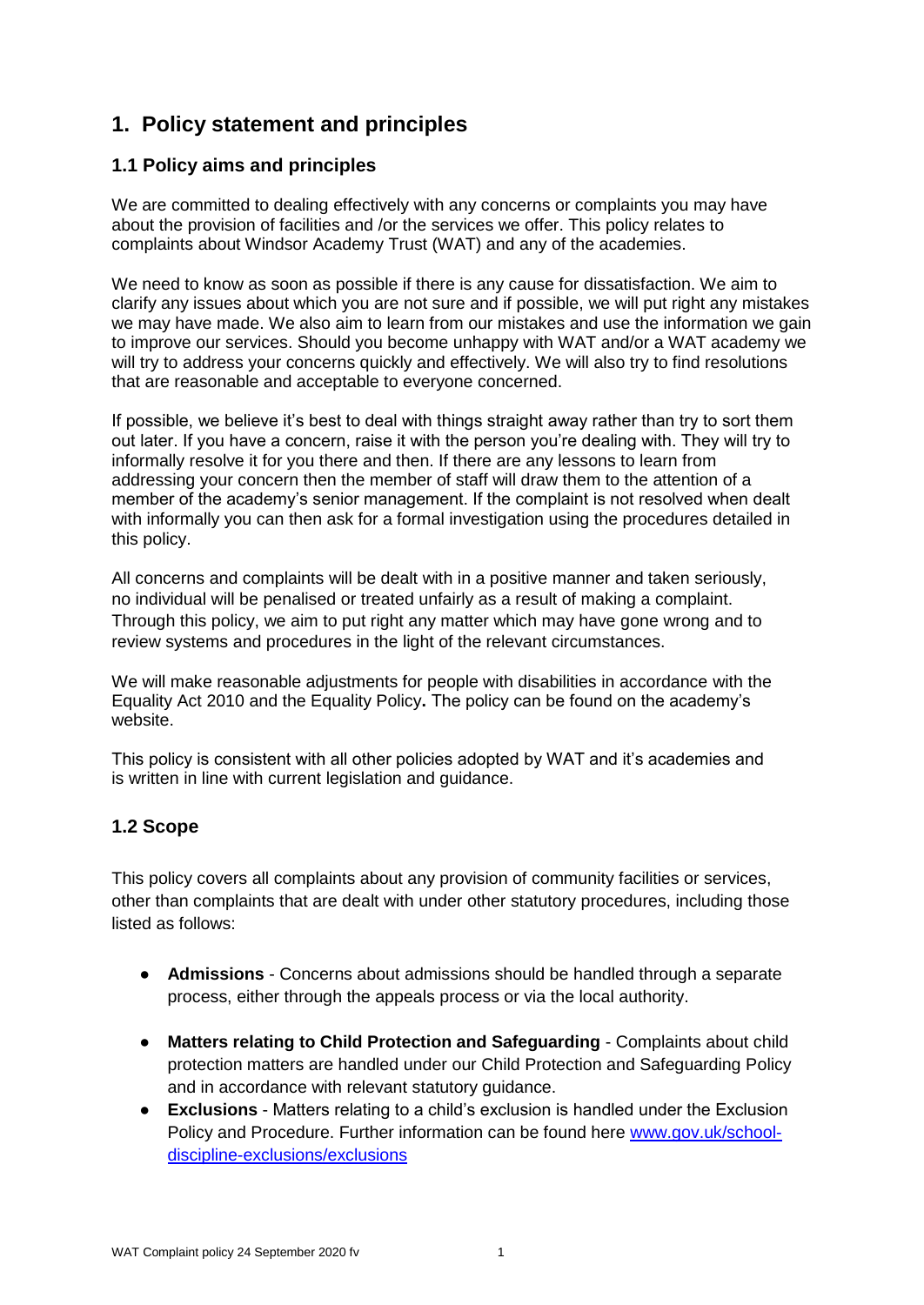- **Whistleblowing** We have an internal whistleblowing policy and procedure for all our employees, including temporary staff and contractors.
- **Staff grievances**  Complaints from staff will be dealt with under the WAT's internal grievance procedures.
- **Staff conducts** Complaints about staff will be dealt with under WAT's internal disciplinary procedures, if appropriate.

#### **1.3 The difference between a concern and a complaint**

A concern may be defined as '*an expression of worry or doubt over an issue considered to be important for which reassurances are sought'*.

A complaint may be defined as '*an expression of dissatisfaction however made, about actions taken or a lack of action*'.

It is in everyone's interest that concerns and complaints are resolved at the earliest possible stage. Many issues can be resolved informally, without the need to use the formal stages of the complaints procedure. WAT takes concerns seriously and will make every effort to resolve the matter as quickly as possible.

#### **1.4 Timescales for making a complaint**

Any complaint must be raised within three months of the incident or, where a series of associated incidents have occurred, within three months of the last of these incidents. We will not consider complaints made outside of this time frame unless exceptional circumstances apply.

We will consider complaints made outside of term time to have been received on the first school day after the school holiday period.

#### **1.5 Complaints we will not consider**

We will not consider complaints in the following circumstances:

- We receive the complaint more than three months after the incident occurred (see section 1.4)
- Where the complaint has been made previously to us about the same issue which has been fully investigated and /or resolved
- Anonymous complaints (unless there are exceptional circumstances)
- Frivolous, vexations, abusive or malicious complaints
- The complaint is made by a third party on behalf of another person without prior authority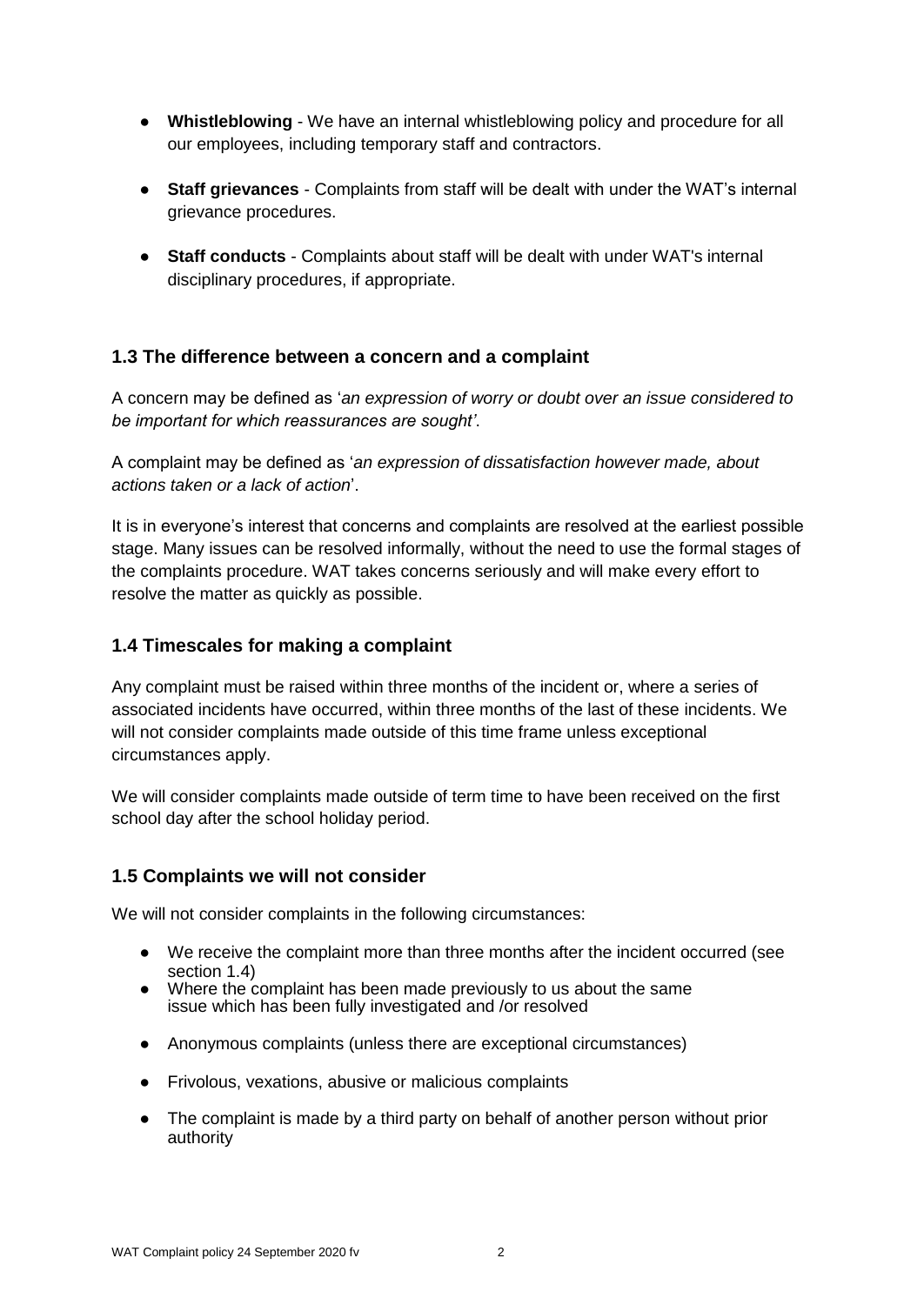- If the complaint is about a third party provider of a service that is organised or facilitated by us – complaints of this nature should be directed to the service provider
- Where complaints are about services that are out of scope of this policy, see sections 1.2 and section 4 for details of where these complaints should be directed)\*:
- Examination results (this is subject to latest guidance on exams)
- A child or young person's statement of educational need
- Matters that are the subject of legal action

*\* Although these complaints cannot be formally investigated they should be brought to the attention of the academy or WAT central, we may be able to resolve the complaint or provide additional information / support.*

#### **1.6 Monitoring and review**

This policy will be reviewed every two years or earlier if required for example in the following circumstances:

- Changes in legislation and / or government guidance
- As a result of any other significant change or event
- In the event that the policy is determined not to be effective

If there are urgent concerns these should be raised with the Headteacher in the first instance for them to consider whether a review of the policy is required/recommended in advance of the review date. For WAT central staff concerns should be raised with a member of the Executive Team in the first instance.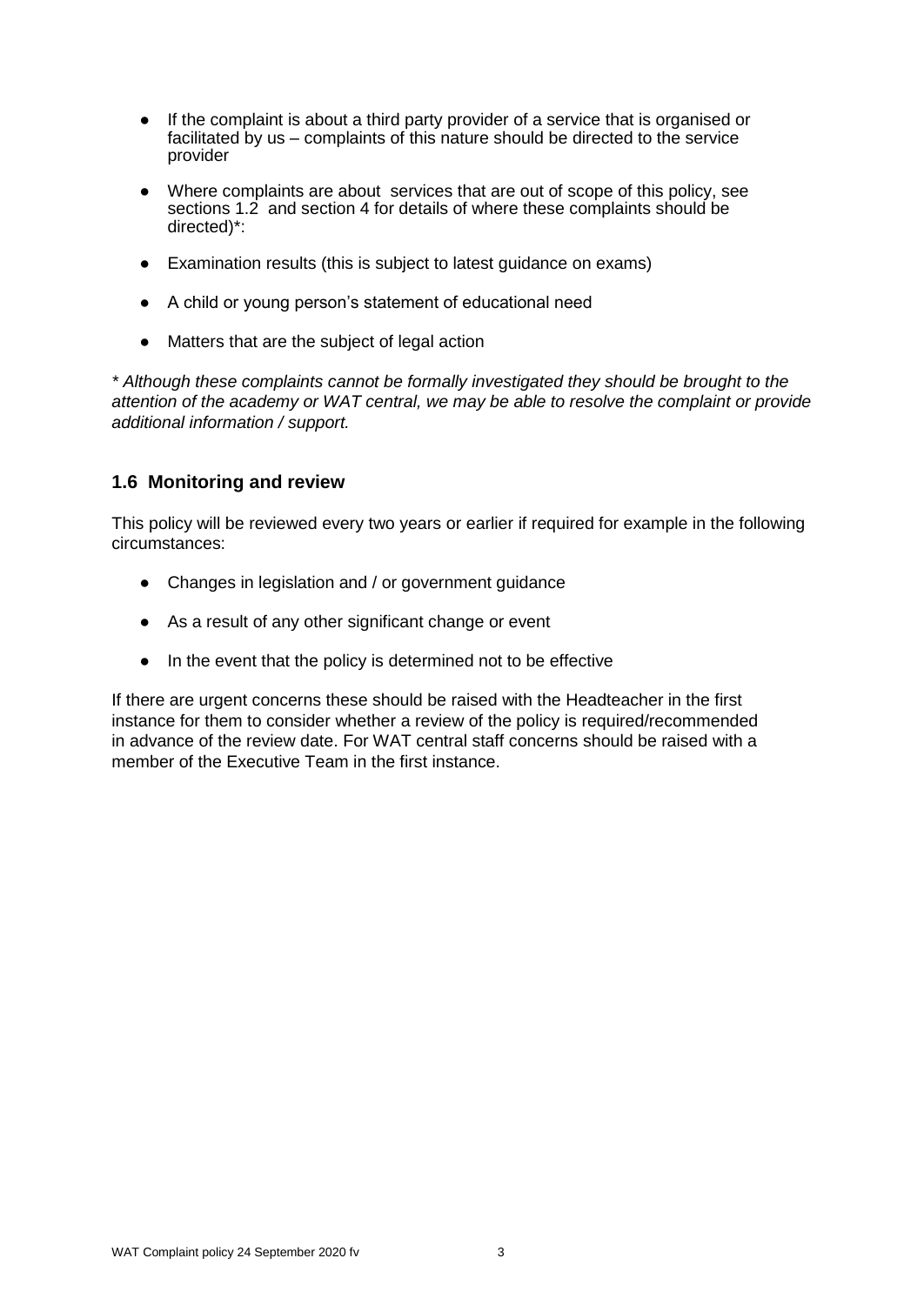#### **1.7 Roles, responsibilities and Contact details**

| Designated Complaints Officer for<br>Windsor High School and Sixth Form<br>Stages 1 and 2 |           | Mr Morley                               |  |  |
|-------------------------------------------------------------------------------------------|-----------|-----------------------------------------|--|--|
| <b>Contact Details</b>                                                                    | Email     | Info@windsor.windsoracademytrust.org.uk |  |  |
|                                                                                           | Telephone | 0121 550 1452                           |  |  |
| Headteacher                                                                               |           | Mr Lanckham                             |  |  |
| <b>Contact Details</b>                                                                    | Email     | Info@windsor.windsoracademytrust.org.uk |  |  |
|                                                                                           | Telephone | 0121 550 1452                           |  |  |
| <b>WAT Complaints Coordinator</b><br>(Stages 3 and 4)                                     |           | <b>Compliance Officer</b>               |  |  |
| <b>Contact Details</b>                                                                    | Email     | info@windsoracademytrust.org.uk         |  |  |
|                                                                                           | Telephone | 0121 602 7594                           |  |  |

### **2. Making a complaint**

It may become obvious to a staff member that an individual is not happy about our actions or services we provide, the individual may not identify this as a concern or complaint at the time. The staff member should identify that a concern is being raised and should deal with this informally in the first instance.

A concern or complaint can be made in person, in writing or by telephone. A template complaint form is included at the end of this policy.

#### **2.1 Records**

Every concern or complaint notified to a member of staff must be recorded, detailing the action taken. A record of this will be retained with the complaint file which includes all of the documents relied upon when investigating the complaint. The complaint file will be confidential and any requests for disclosure of any or all sections of this file will be dealt with on a case by case basis and in line with data protection principles.

The academy will keep all records of a complaint for at least 12 months from the final correspondence/action on a particular complaint. In relation to a complaint from a student or employee the record will be kept for at least 12 months after the individual leaves the academy or employment, this is to ensure that the details are available should a future complaint arise.

All complaints will be recorded on a complaints log which details the date the complaint made, key complaints, what stage the complaint went to, whether the complaint was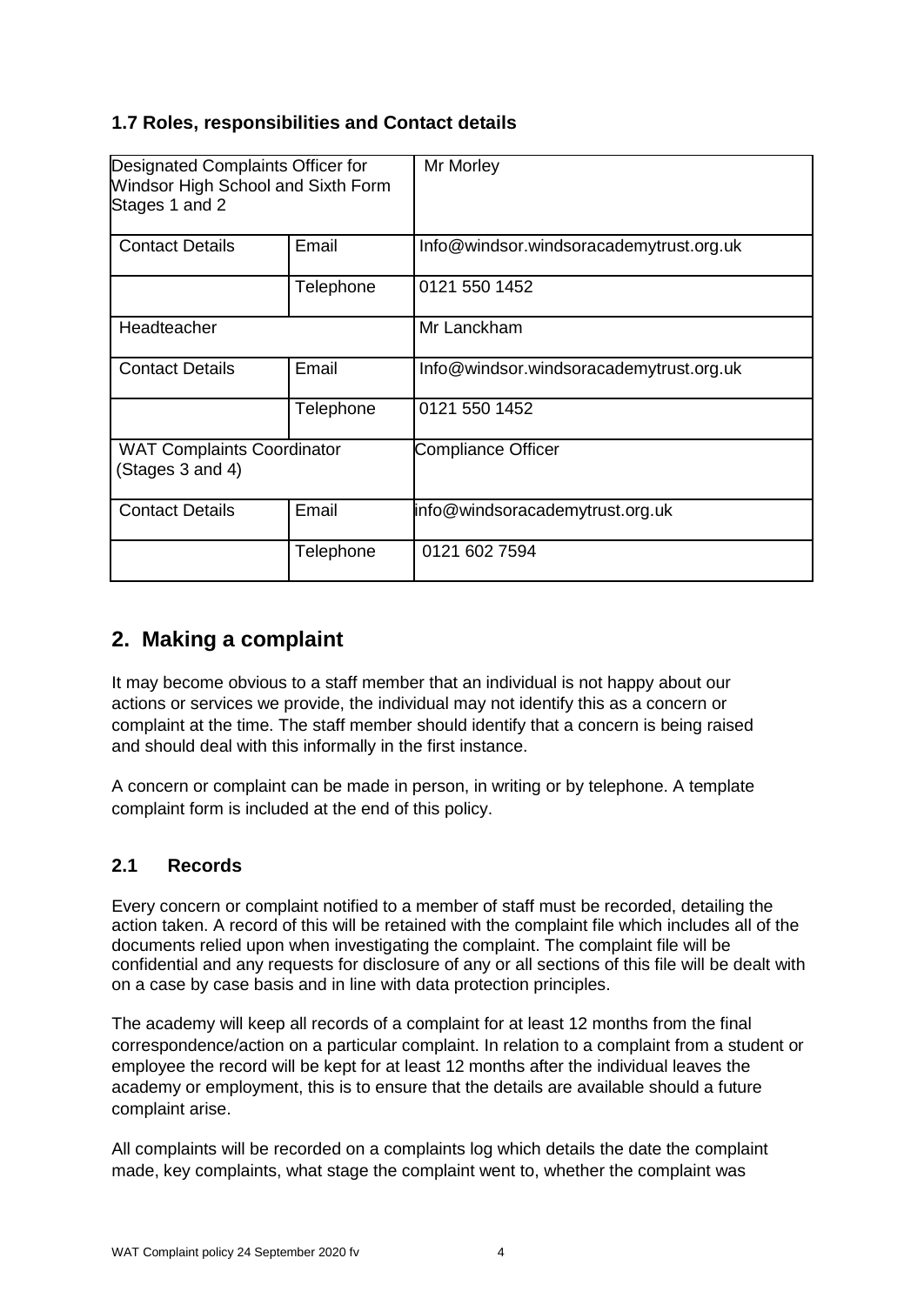resolved and any actions that occurred as a result of the complaint. This is done to spot any trends arising and can inform us of the need for general or targeted training.

#### **2.2 Stages**

All complaints will follow the stages outlined below and detailed further in this policy. unless there is the need to escalate them.

| <b>Stages</b>       | Where to address<br>How to make a complaint<br>(See section 2)<br>complaint to<br>(See section 1.7) |                                                    |
|---------------------|-----------------------------------------------------------------------------------------------------|----------------------------------------------------|
| Informal<br>$1_{-}$ | In person, telephone, writing<br>(Section 2.3.1) - template<br>attached                             | Academy<br><b>Designated Complaints</b><br>Officer |
| 2. Formal           | In writing - template attached<br>(Section 2.3.2)                                                   | Academy Designated<br><b>Complaints Officer</b>    |
| 3. Review           | In writing<br>(Section 2.3.3)                                                                       | <b>WAT Complaints</b><br>Coordinator               |
| 4. Panel            | In writing<br>Section 2.3.4)                                                                        | <b>WAT Complaints</b><br>Coordinator               |

Complaints may need to be escalated where the complaint:

- Is time sensitive and the need for a final response is required by a specific date
- May involve media attention
- Is about the Headteacher or Chair of the Local Advisory Body (LAB) of an academy or a senior member, WAT Member, or Director Is made by a complainant who has a specific disability that will make the full process unreasonable

If it is considered that there is a need to skip a stage of the procedure in this policy then the complainant will be informed of what to expect in relation to their complaint. The decision to alter the complaints process will be done on a case by case basis and the rationale will be recorded on the complaints file and /or log.

Where the complainant's first approach with regards to the complaint skips stage one then, unless it is determined to be appropriate to continue at the later stage, the complainant will be informed of the process and referred to the correct person to contact.

If other bodies are investigating aspects of the complaint, for example the police, local authority (LA) safeguarding teams or tribunals, this may impact on our ability to adhere to the timescales within this procedure or result in the procedure being suspended until those public bodies have completed their investigations. If this happens, we will inform you of a proposed new timescale.

If a complainant commences legal action in relation to their complaint, we will consider whether to suspend the complaints procedure until those legal proceedings have concluded.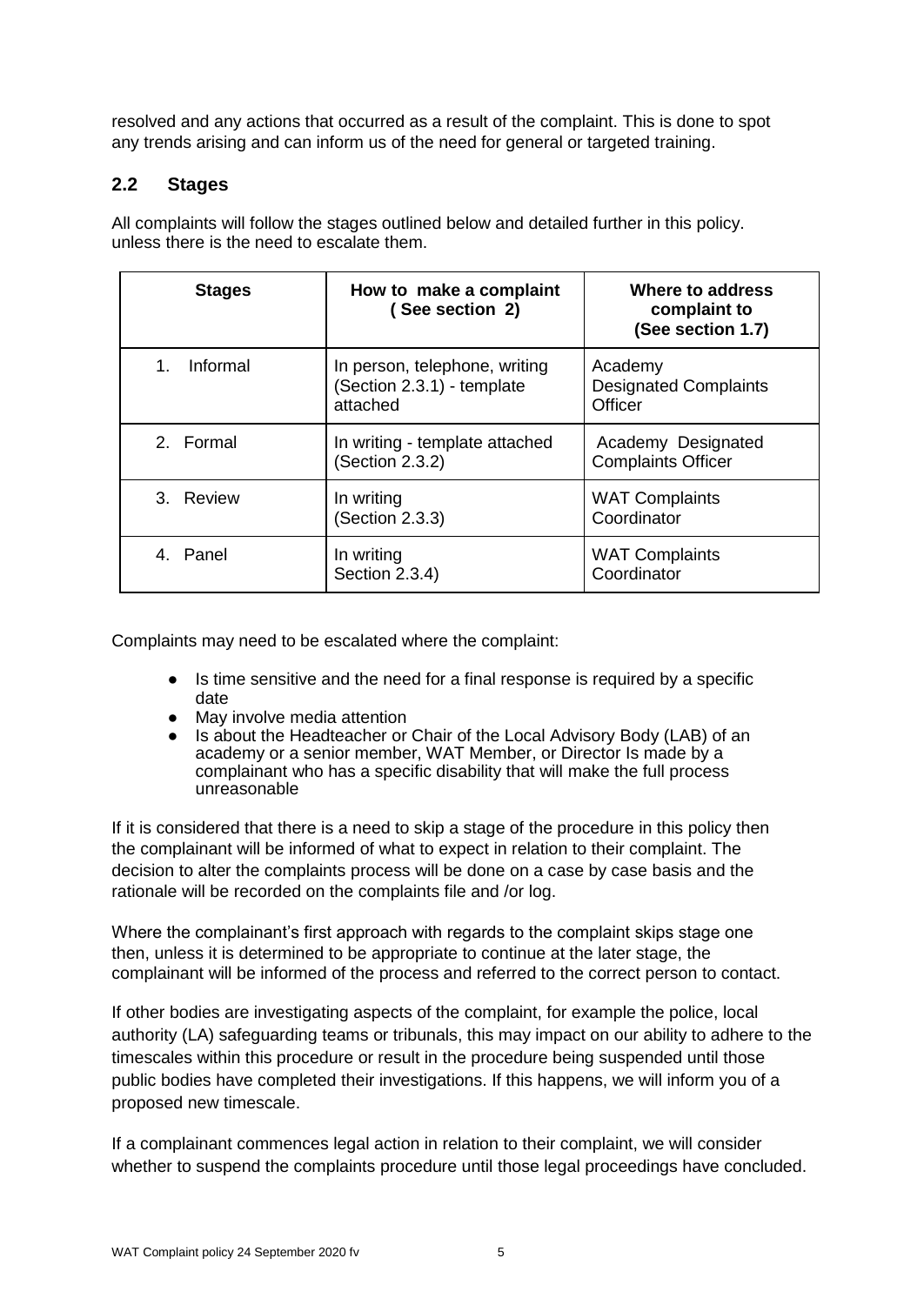#### **2.3 Complaints to an academy**

Complaints regarding an academy, including their actions, services, policies or procedures should be made in the first instance, to the designated complaints officer at the academy (See para 1.7) via the school office*.*

Complaints have a four stage process. With all stages of the complaint a satisfactory conclusion will end the complaints process and in effect close the complaint file, whereas an unsatisfactory conclusion will mean that the next stage of the process will be required until the whole process is exhausted.

#### **2.3.1 Stage one – informal**

It is expected that most concerns can be expressed and resolved on an informal basis. Where a concern or complaint has been brought to the attention of / identified by a staff member in person then they will address the issue on the spot, where appropriate. If the complaint has been raised over the phone or in writing the complaint will be forwarded to the appropriate person to handle the complaint. It may be necessary for the academy to request for a complaint form to be completed to aid the understanding of the complaint.

If it is a minor complaint, then this will be dealt with by the complaints coordinator and /or another relevant member of staff. A full response will be provided within five academy working days. This may be a written response or can involve a meeting with the complainant and a staff member.

If the complaint is considered to be complex or falls under one of the categories detailing where complaints can be escalated then the academy complaints coordinator will acknowledge the complaint within five academy working days, confirming that the complaint will be dealt with at stage two of the process and requesting that the complaint be made in writing unless already done so.

All documents relied upon for this stage of the complaint (including the complaint form and outcome) will be retained on the complaint file. If the complaint is closed at this stage the complaint log should be updated.

#### **2.3.2 Stage two – formal**

All complaints at this stage must be received in writing (if not already done) within three months of the incident as outlined in section 1.4 unless reasonable adjustments are required. If reasonable adjustments require the complaint to be made verbally then a written record of what the complaint is regarding should be recorded during the phone call/ meeting and sent to the complainant.

The complaint will be investigated by a suitable person appointed by the Headteacher or the Chair of the Local Advisory Body LAB). If the complaint is about the Headteacher and/or the Chair of the Local Advisory Body then the complaint will be escalated to stage three. This will be decided within five academy days and an acknowledgement will be sent to the complainant confirming who will be investigating the complaint and the timescales required to investigate and resolve the complaint.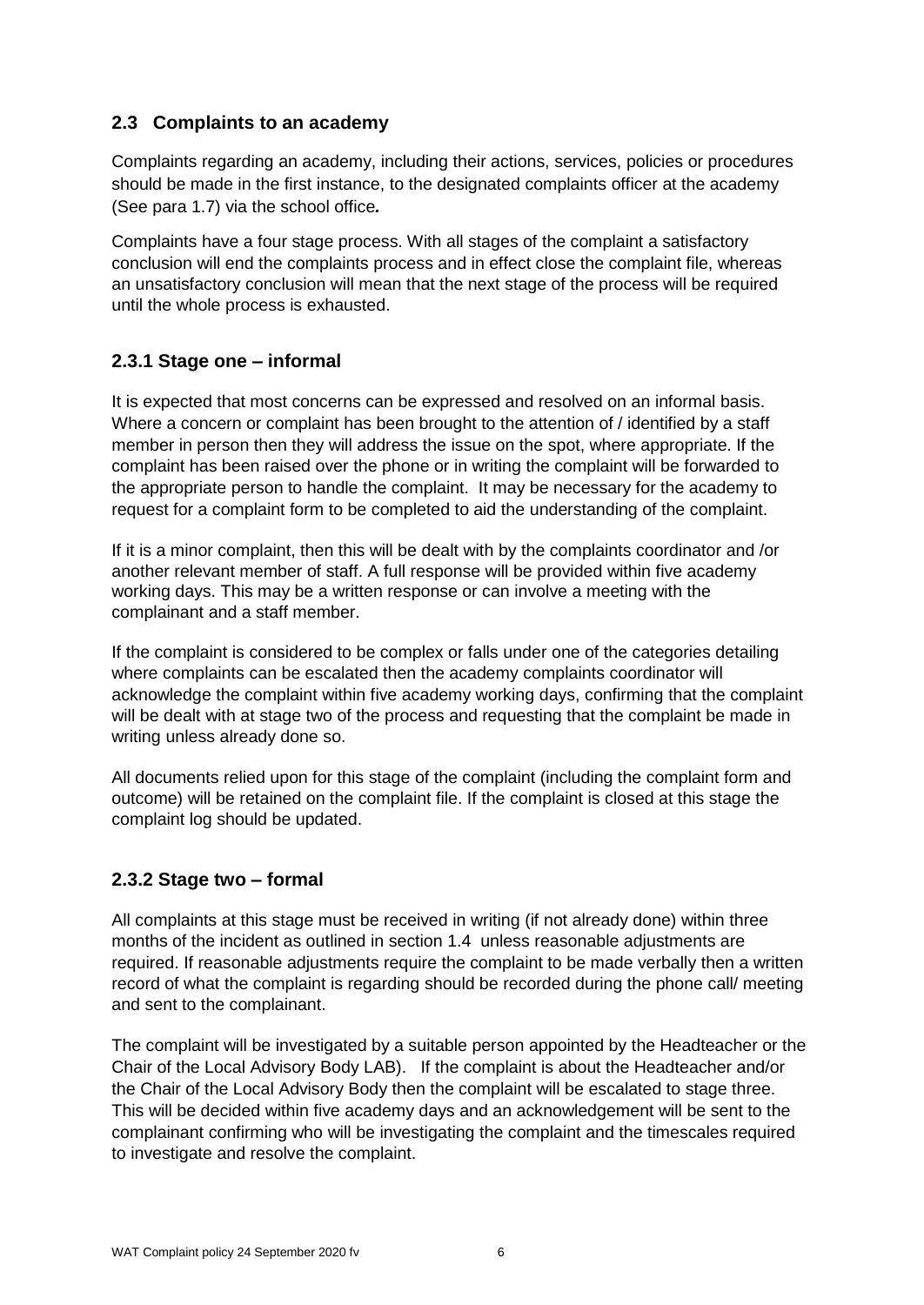If the complaint is jointly about the Chair and Vice Chair or the entire LAB or the majority of the LAB Stage 2 will be escalated to the CEO.

The investigator may delegate the task of collating the information to another staff member but not the decision on the action to be taken. The response should be received in writing within four academy weeks of the date of the acknowledgement letter for stage two. Any delay in the investigation will be communicated to the complainant at the earliest opportunity.

If the complainant remains dissatisfied with the academy's final response or does not receive a final response to the complaint within six academy weeks then they are able to progress the complaint to stage three.

All documents relied upon for this stage of the complaint will be retained on the complaint file.

#### **2.3.3 Stage three –WAT review**

For stage three to be entered into, the complaint must have been considered under stages 1 and 2 of this policy before submitting a complaint in writing to the Windsor Academy Trust's Complaints Coordinator. This must be done within four weeks of the response from stage two.

Once WAT has received the complaint you will receive an acknowledgement from WAT's Complaints Coordinator within five working days. This letter will identify the person(s) responsible for investigating your complaint. At this stage WAT may require further information from the complainant or the academy, if this is requested then the information should be provided by the deadline given. If information is not provided on time then WAT may decide to continue the investigation without the additional evidence.

WAT's investigating officer will review all of the information provided and write a recommendation report for WAT in order to resolve the complaint. The complainant will receive the written response from WAT within four academy weeks from when all information regarding the complaint is received. Any delay in the investigation will be communicated to the complainant at the earliest opportunity.

If the complainant remains dissatisfied with the outcome of the WAT review then they are able to progress the complaint to stage four.

WAT will keep a complaint file containing all information and communications relied upon for the complaint investigation. If the complaint is closed at this stage the academy will be informed so that they can update their complaint log.

#### **2.3.4 Stage four – complaints panel**

Stage four is the final stage of the complaints process where the complainant can request a complaint panel. The complainant should contact WAT's Complaints Coordinator within three weeks of the date of the complaint outcome letter of stage 3 if they would like for a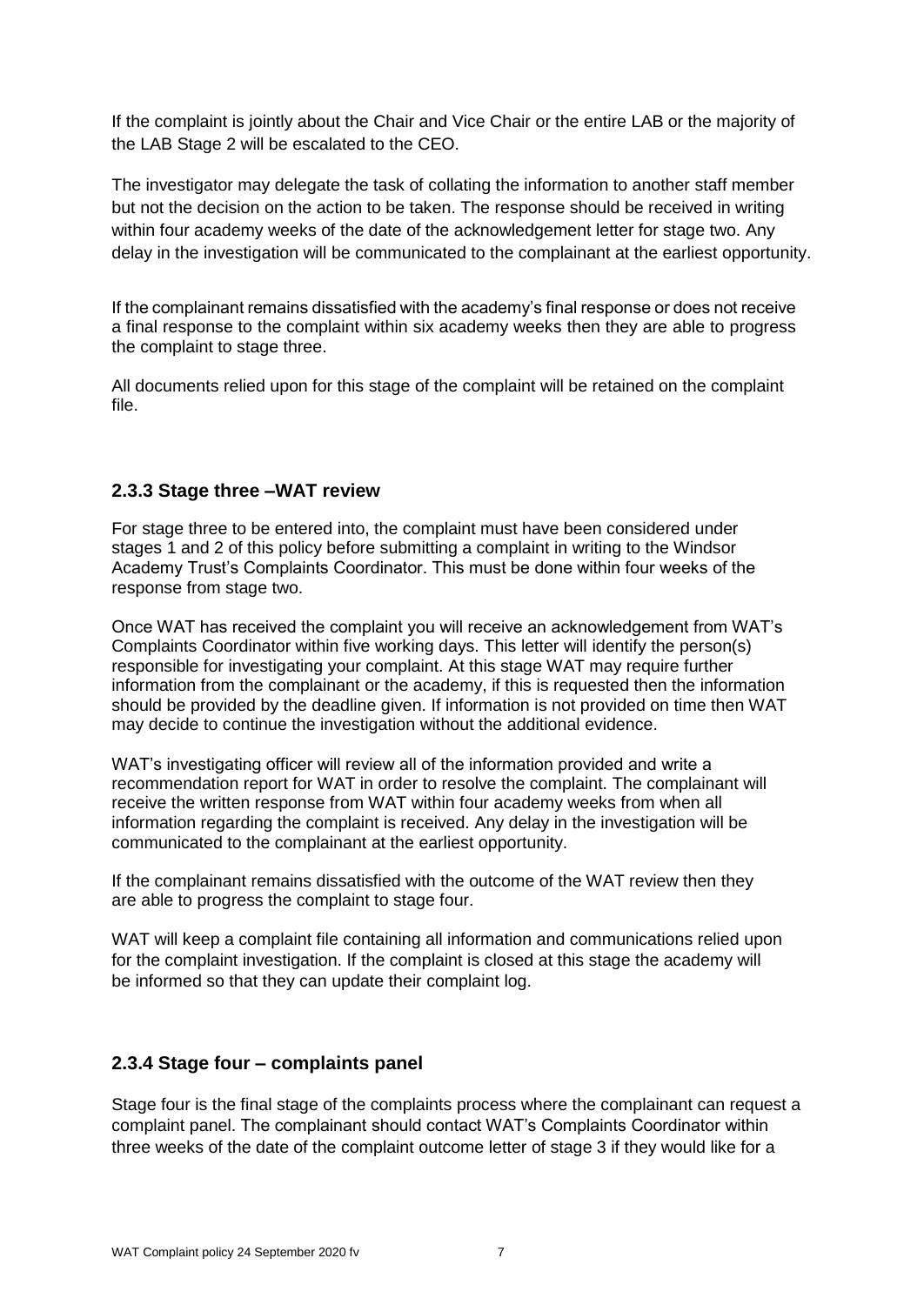complaint panel to be convened. This should include the reasons why they are not satisfied with the outcome of the complaint.

The panel will be arranged by WAT's Complaints Coordinator at a location and time convenient to all parties. This will not exceed three weeks from the date the panel was requested by the complainant. Any delay in timescales will be communicated to the complainant.

The panel will consist of three people and one other person who is independent of the management and running of the Trust/academy. The composition of the panel will include:

- A LAB member from the academy being complained about
- A Director from Windsor Academy Trust Board of Directors
- A senior executive from Windsor Academy Trust
- An independent member

The panel is independent and impartial. All members of the panel will have no prior involvement in the complaint or in the circumstances surrounding it. The complaints panel will be chaired by the member of staff from WAT and a clerk will be attending to oversee the running of the panel and to take minutes.

The panel will be held in private and its aim is to resolve the complaint and achieve reconciliation between the academy and the complainant. However, it is recognised that this might not always be possible and it may only be possible to establish the facts and make recommendations.

A complainant may bring a relative or friend to the panel meeting with prior notification.

The complaints panel will only be arranged if the complainant and / or their representative attend, if the complainant rejects the offer of three proposed dates, without good reason, does not confirm attendance or turn up, the panel will not go ahead and the complainant will lose their right to the complaint being heard.

The panel will also not review any new complaints at this stage or consider evidence unrelated to the initial complaint. New complaints must be dealt with from Stage 1 of the procedure.

The panel can:

- Dismiss the complaint whole or in part
- Uphold the complaint in whole or in part

If the complaint is upheld in whole or in part, the panel will:

- Decided on the appropriate action to be taken to resolve the complaint
- Recommend changes to systems or procedures to ensure that problems of a similar nature do not recur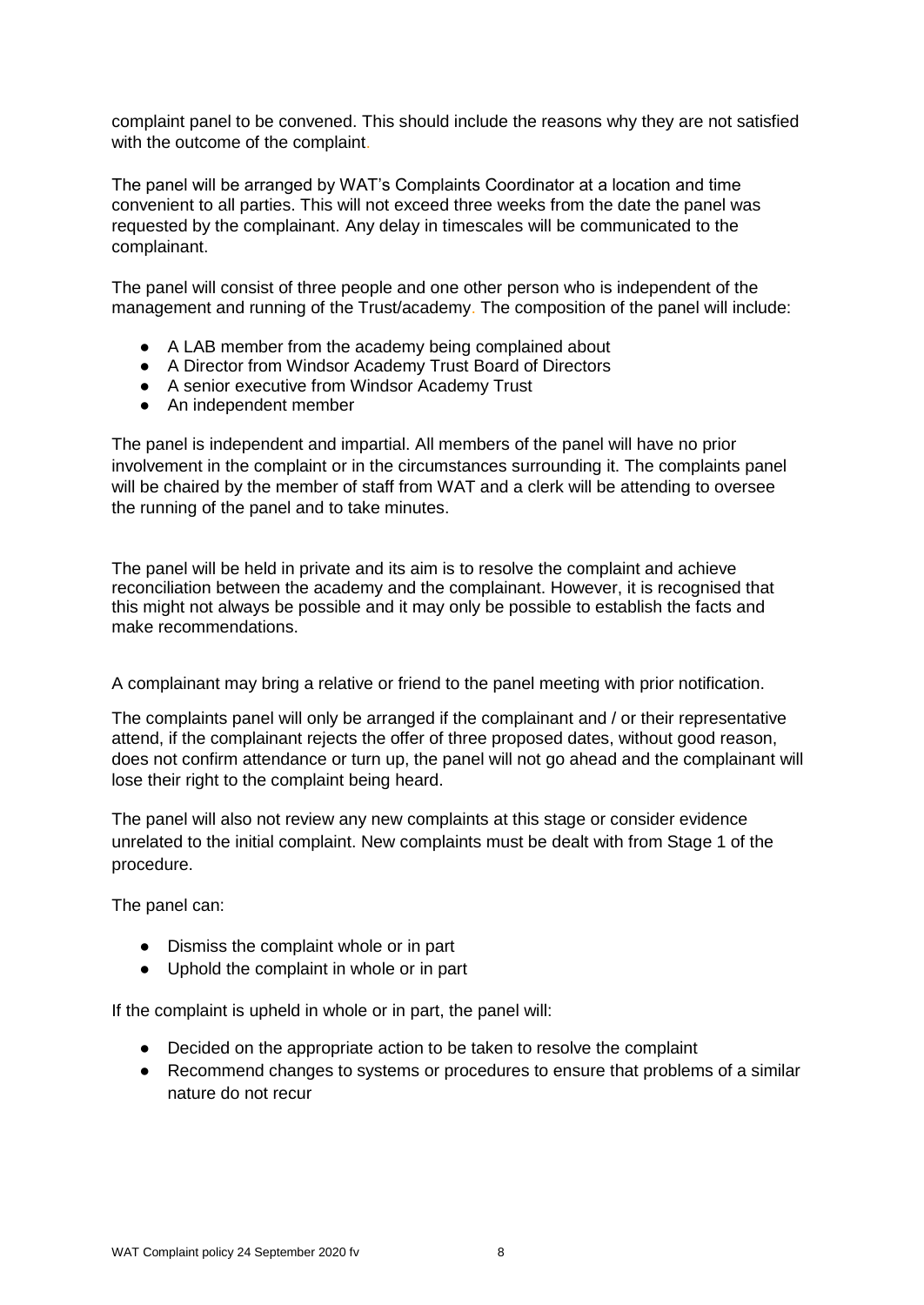The outcome of the panel will either be communicated to all parties on the day or a letter will be sent (by electronic mail or otherwise) confirming the outcome within 48 hours. The complaints log will be updated.

The letter to the complainant will include details of how to contact the Education and Skills Funding Agency (ESFA) if they are dissatisfied with the way their complaint has been handled.

#### **2.4 Complaints about Windsor Academy Trust**

There may be a time when a complaint is received that is regarding the actions of WAT and/or a WAT central team staff member. In these instances the procedures for dealing with such complaints differ from those regarding academies.

The process for complaining about WAT follows three stages. Complaints to WAT are likely to be in relation to the services that WAT provides or the actions of its employees.

#### **2.4.1 Stage one – informal**

Informal concerns can be made over the phone, by email or post. Concerns should be raised directly with the staff member that they involve. If your concerns are not able to be resolved directly with the staff member involved then you should follow the process detailed in stage two.

#### **2.4.2 Stage two – formal**

A complaint should be made in writing to WAT's Complaints Coordinator.

If it is a minor complaint, then this will be dealt with by the line manager of the person who the complaint involves and / or WAT's Complaints Coordinator. Where the complaint cannot be resolved immediately, a full response will be provided within five working days.

If the complaint is considered to be complex or falls under one of the categories detailing where complaints can be escalated then WAT's Complaints Coordinator will acknowledge the complaint within five academy days, confirming that the complaint will be dealt with at stage three of the process and requesting that the complaint be made in writing unless already done so.

#### **2.4.3 Stage three – review**

The final stage is for the complaint to be reviewed by a member of the Executive Team. It is the responsibility of the complainant to request a review.

To request a review you should write to WAT's Complaints Coordinator within four weeks of being notified of the outcome of stage 2, detailing why you remain unhappy with the stage two responses. This request will be acknowledged within five working days. The Complaints Coordinator will pass this on for review. They will remain your main point of contact at this stage.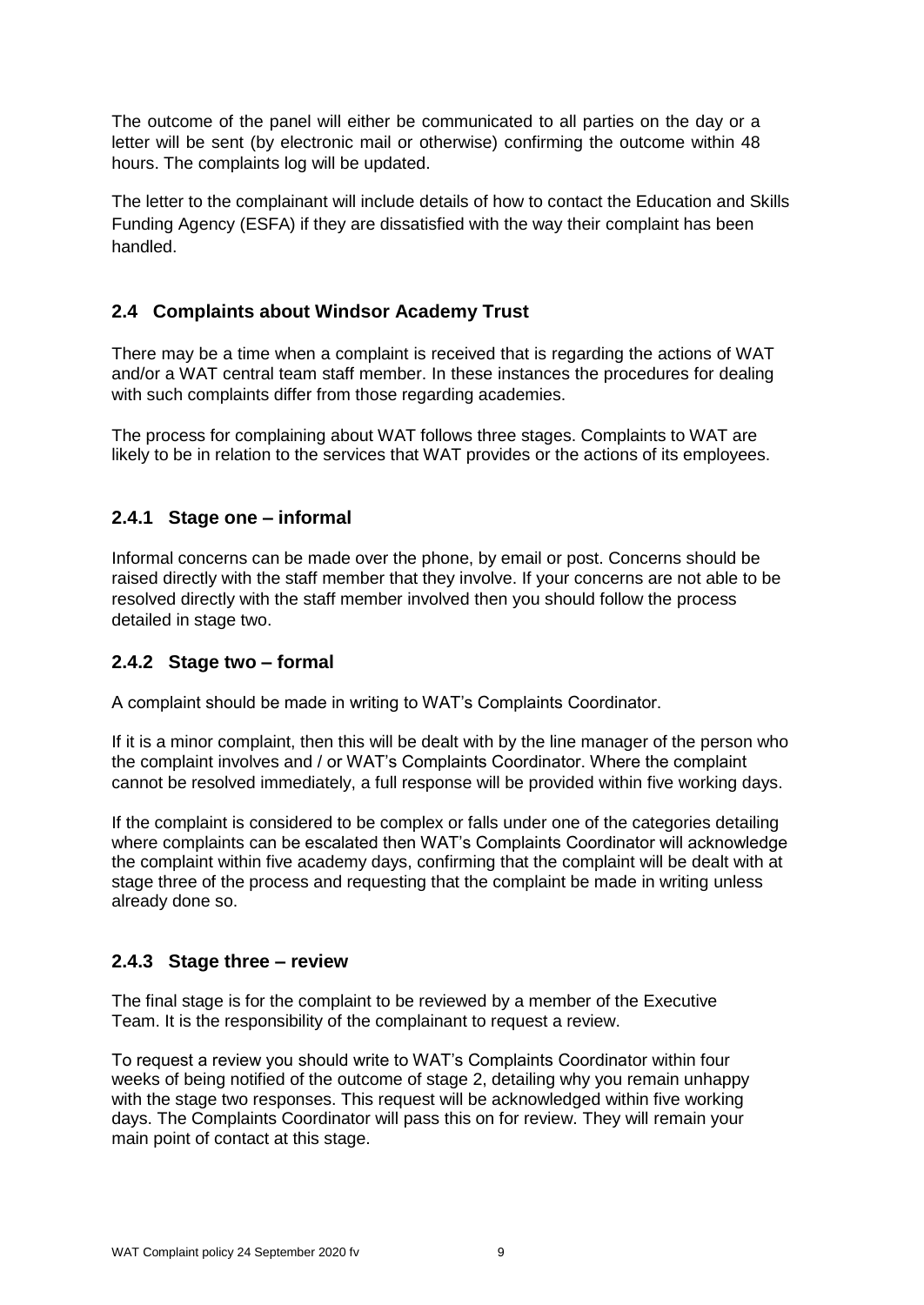The task of collating the information may be delegated to another staff member but not the decision on the action to be taken. A full and final response to your complaint will be communicated in writing within two weeks of the complaint being allocated to a member of the Executive Team. Any delays will be communicated to the complainant.

#### **3. Next Steps**

If the complainant believes the academy / trust did not handle their complaint in accordance with the published complaints procedure or they acted unlawfully or unreasonably in the exercise of their duties under education law, they can contact the ESFA after they have completed all stages

The ESFA will not normally reinvestigate the substance of complaints or overturn any decisions made by the trust. They will consider whether the trust has adhered to education legislation and any statutory policies connected with the complaint and whether they have followed [Part 7 of the Education \(Independent School Standards\) Regulations 2014.](http://www.legislation.gov.uk/uksi/2010/1997/schedule/1/made)

The complainant can refer their complaint to the ESFA online at[:](http://www.education.gov.uk/contactus) [www.education.gov.uk/contactus,](http://www.education.gov.uk/contactus) by telephone on: 0370 000 2288 or by writing to:

Academy Complaints and Customer Insight Unit Education and Skills Funding Agency Cheylesmore House 5 Quinton Road **Coventry** CV1 2WT

#### **4. Other routes of complaint**

Should the complainant be unsatisfied with the outcome of their complaint under this complaints policy and procedure or wish to complain about a complaint that we are unable to investigate, the complainant can contact the following organisations (depending on the nature of the complaint).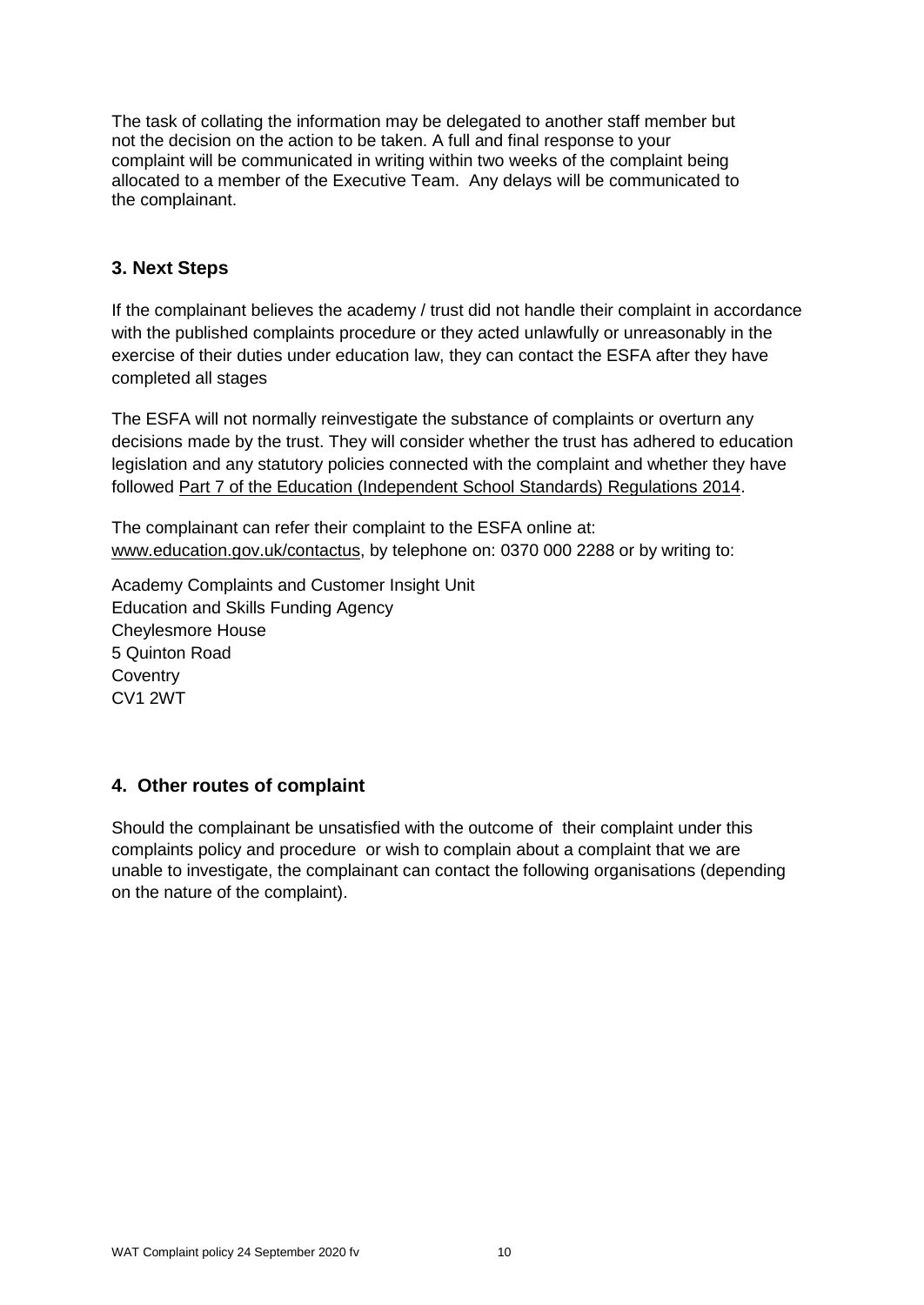| <b>Complaint</b>                                                                                                                                                                                                   | Who to contact                                  |  |
|--------------------------------------------------------------------------------------------------------------------------------------------------------------------------------------------------------------------|-------------------------------------------------|--|
| Examination results or curriculum content                                                                                                                                                                          | Ofqual and the awarding body                    |  |
| Undue delay / not complying with the complaints policy<br>when<br>considering complaint, where there is a breach in the<br>academies<br>funding agreement or it fails to comply with any other legal<br>obligation | <b>Education Funding Agency</b><br>(EFA)        |  |
| Safeguarding or child protection matters                                                                                                                                                                           | Local Safeguarding Children's<br><b>Board</b>   |  |
| <b>Discrimination</b>                                                                                                                                                                                              | <b>Equality Advisory and Support</b><br>Service |  |
| A child or young person's Statement of Special Education<br><b>Need</b>                                                                                                                                            | <b>SEN and Disability Tribunal</b>              |  |
| <b>Employment matters</b>                                                                                                                                                                                          | <b>Employment Tribunal</b>                      |  |
| Data protection or freedom of information matters                                                                                                                                                                  | Information Commissioner's<br>Office            |  |
| For complaints that affect the whole academy (i.e. problems<br>with the quality of education or poor management                                                                                                    | <b>Ofsted</b>                                   |  |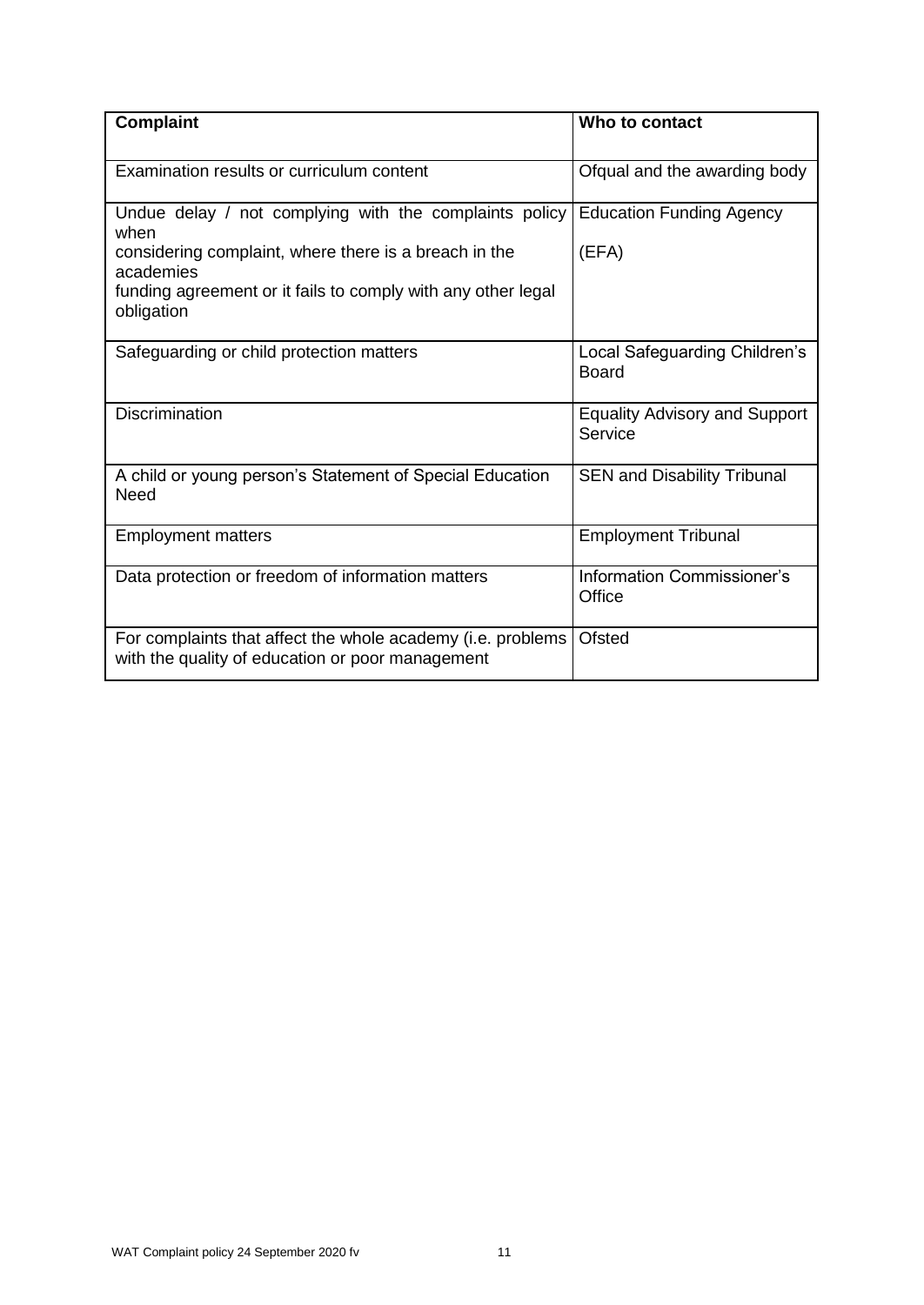

### **Complaint Form**

## Windsor High School and Sixth Form

**Please complete and return to The Headteacher**

| Your name:                                                                                                                                              |
|---------------------------------------------------------------------------------------------------------------------------------------------------------|
| Student's name (if relevant):                                                                                                                           |
| Your relationship to the student (if relevant):                                                                                                         |
| <b>Address:</b>                                                                                                                                         |
| Day time telephone number:<br><b>Evening telephone number:</b><br><b>Email address:</b><br>Preferred method of contact: please state:                   |
| Please give details of your complaint, including whether you have spoken to<br>anybody at the school about it. (Continue on separate page if necessary) |